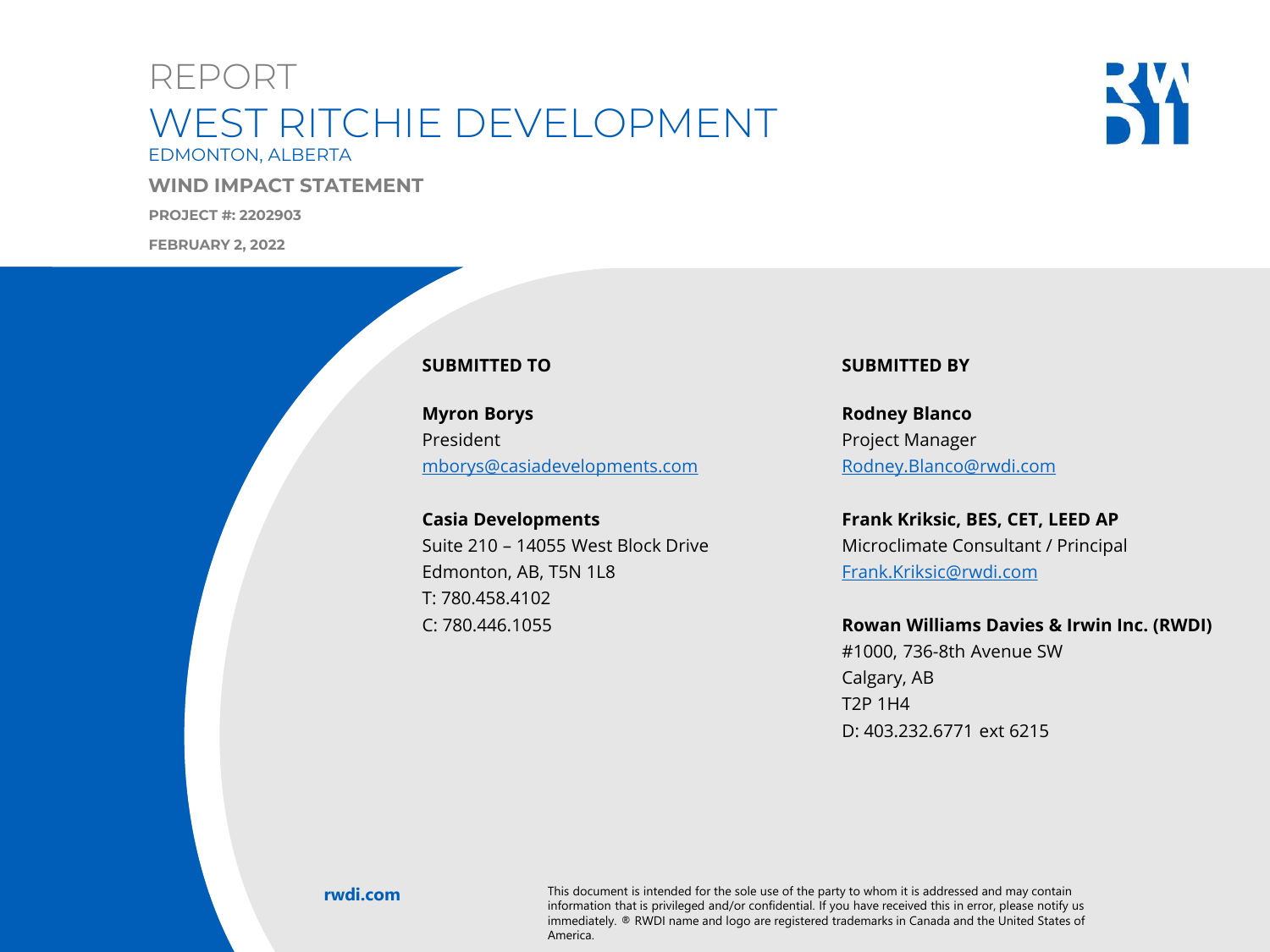# 1. INTRODUCTION

Rowan Williams Davies & Irwin Inc. (RWDI) was retained to prepare a Wind Impact Statement for the proposed Ritchie Development located in the westerly portion of the Ritchie neighbourhood at the southwest corner of the intersection of 80 Avenue NW and 99 Street NW in Edmonton, Alberta. This effort is intended to satisfy requirements of the City of Edmonton as per Zoning Bylaw 16733, Section 14.2. The site location and surroundings are shown in **Image 1**. This assessment is based on the following:

- a review of regional long-term wind data;
- previous wind studies undertaken by RWDI in the Edmonton area;
- design drawings received by RWDI up to January 19, 2022; and,
- our engineering judgement and knowledge of wind flows around buildings<sup>1-3</sup>.

The current wind assessment is qualitative in nature. Conceptual wind mitigation measures are recommended, where necessary.

Should a detailed Wind Impact Study be required later in the design, wind tunnel tests could be conducted to quantify the pedestrian wind conditions presented herein, and to develop any required wind mitigation.

Issues associated with ice / snow, wind-induced cladding and structural loads, door operability, air quality and noise / vibration are outside of the current scope.



**Image 1: Aerial view of the site and surroundings** *(Credit: CASIA Developments)*

- 1. H. Wu and F. Kriksic (2012). "Designing for Pedestrian Comfort in Response to Local Climate", Journal of Wind Engineering and Industrial Aerodynamics, vol.104-106, pp.397-407.
- 2. H. Wu, C.J. Williams, H.A. Baker and W.F. Waechter (2004), "Knowledgebased Desk-Top Analysis of Pedestrian Wind Conditions", ASCE Structure Congress 2004, Nashville, Tennessee.
- 3. C.J. Williams, H. Wu, W.F. Waechter and H.A. Baker (1999), "Experience with Remedial Solutions to Control Pedestrian Wind Problems", 10th International Conference on Wind Engineering, Copenhagen, Denmark.

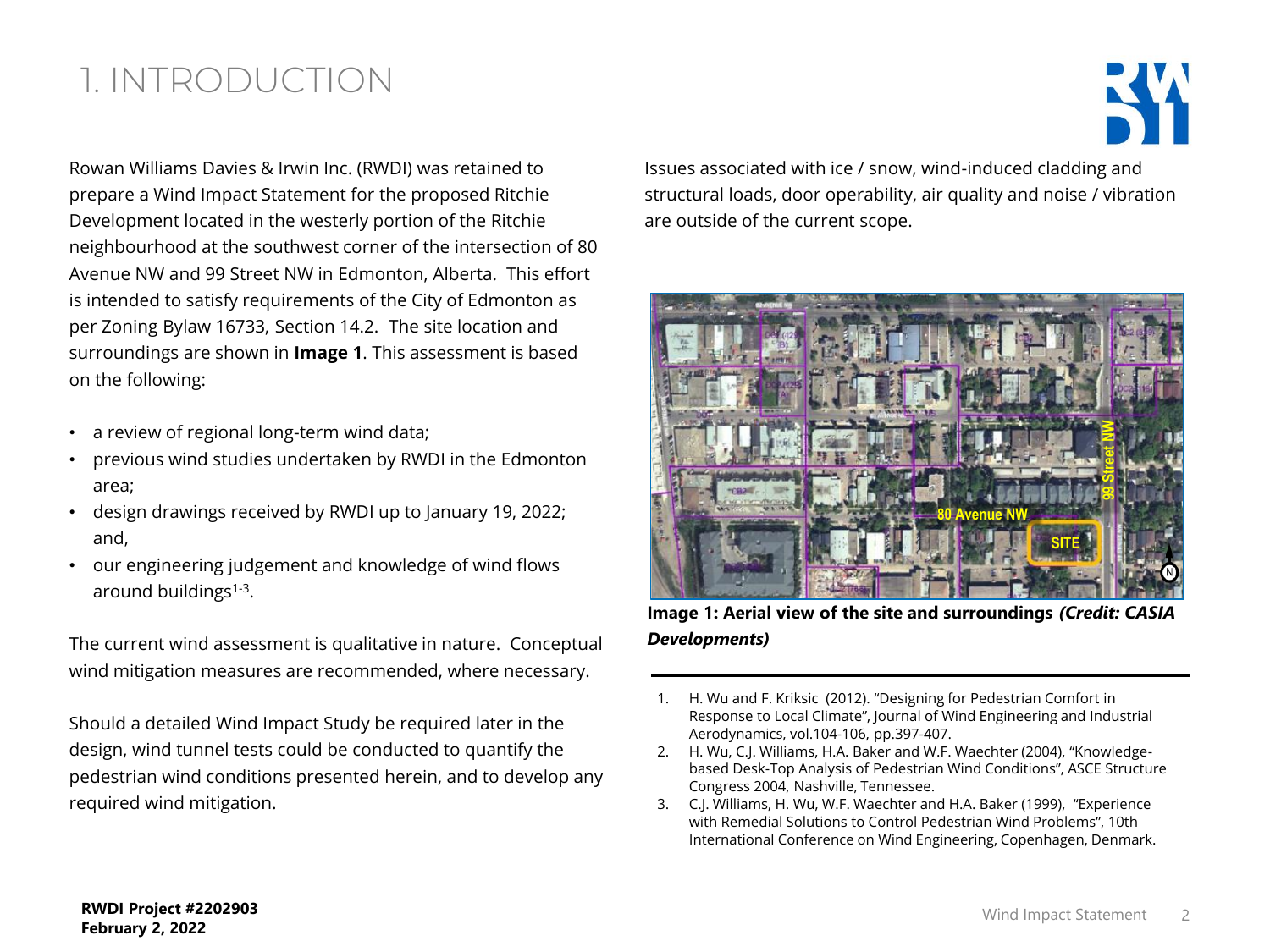# 2. SITE & BUILDING INFORMATION

Currently, the site is mostly open space occupied by a couple of single-family homes (**Image 1**). The immediate surroundings consist of low-rise residential, commercial and light industrial buildings in all directions. The North Saskatchewan River is located about 1.4 km to the north and Downtown Edmonton is approximately three kilometers to the north.

The proposed project is a multi-unit mixed-use across two buildings with amenity spaces including a linear landscaped courtyard at ground level, retail bays and underground parking. Building B is 14-storeys (254 ft tall) on the east portion of the site and Building A is 6-storeys (173 ft tall) on the west. The project will provide a total of 218 residential units and ground floor commercial space as reflected in **Image 2**.

Pedestrian areas of interest include adjacent sidewalks, the main residential entrances, commercial entrances and the courtyard.



**Image 2: Perspective view at 80 Avenue and 99 Street looking southwest** *(Credit: CASIA Developments)*

K.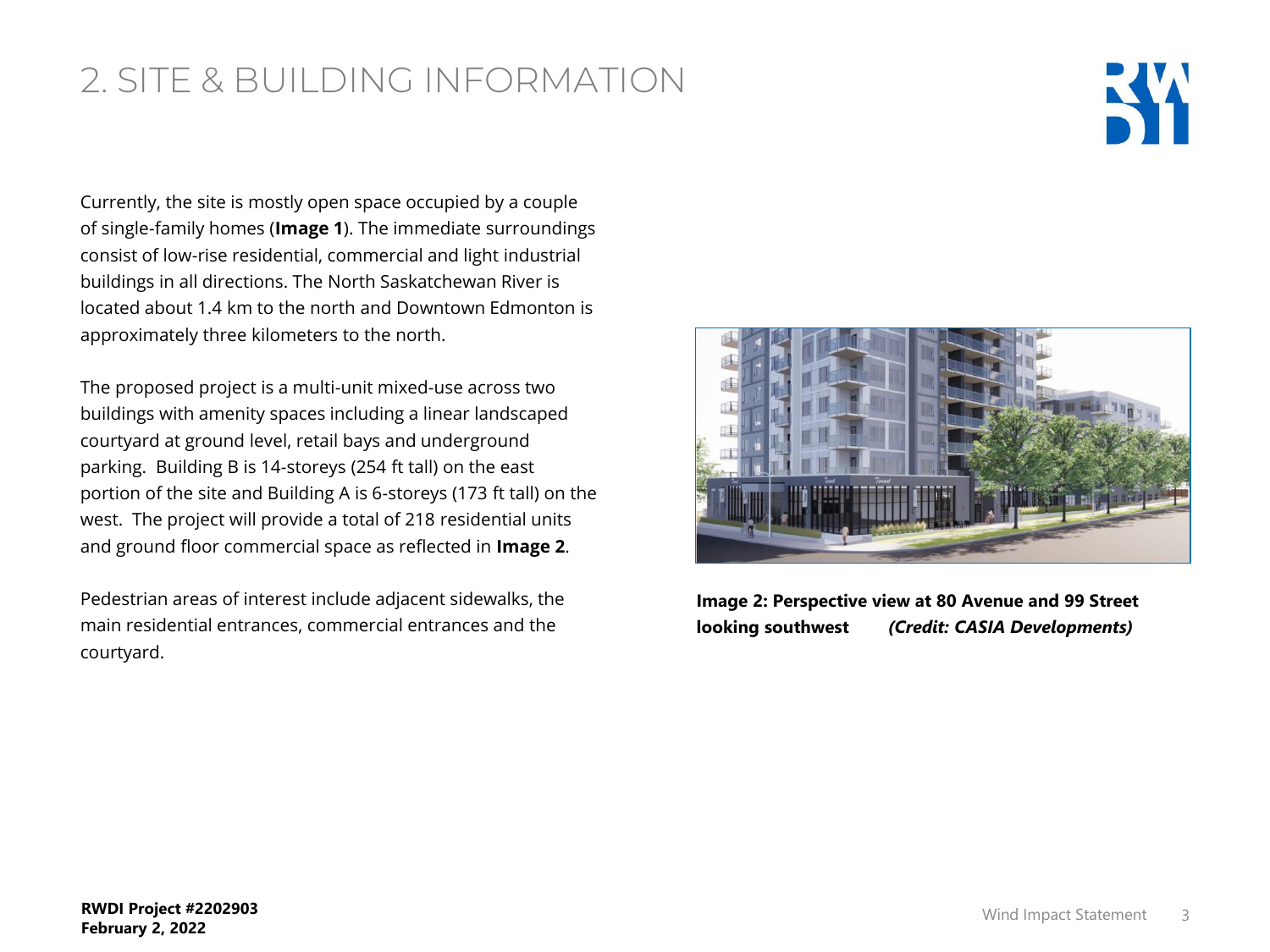### 3. WIND DATA

Wind data from the now closed Edmonton City Centre Airport, for the period from 1986 to 2015, was used as a reference for wind conditions in the area. This site is approximately six kilometers to the north-northwest. The distributions of wind frequency and directionality for the summer (May through October) and winter (November through April) seasons are shown in **Image 3**. When all data are considered, winds from the northwesterly and southerly directions are predominant in both the summer and the winter.

Strong winds of a mean speed greater than 30 km/h measured at the airport (red and yellow bands) occur more frequently in the summer, compared to the winter season. Such strong winds occur primarily from the northwest; winds from this direction potentially could be the source of *uncomfortable* or even *unsafe* wind conditions, depending upon the site exposure and/or project design.



**Centre Airport (1986 – 2015)**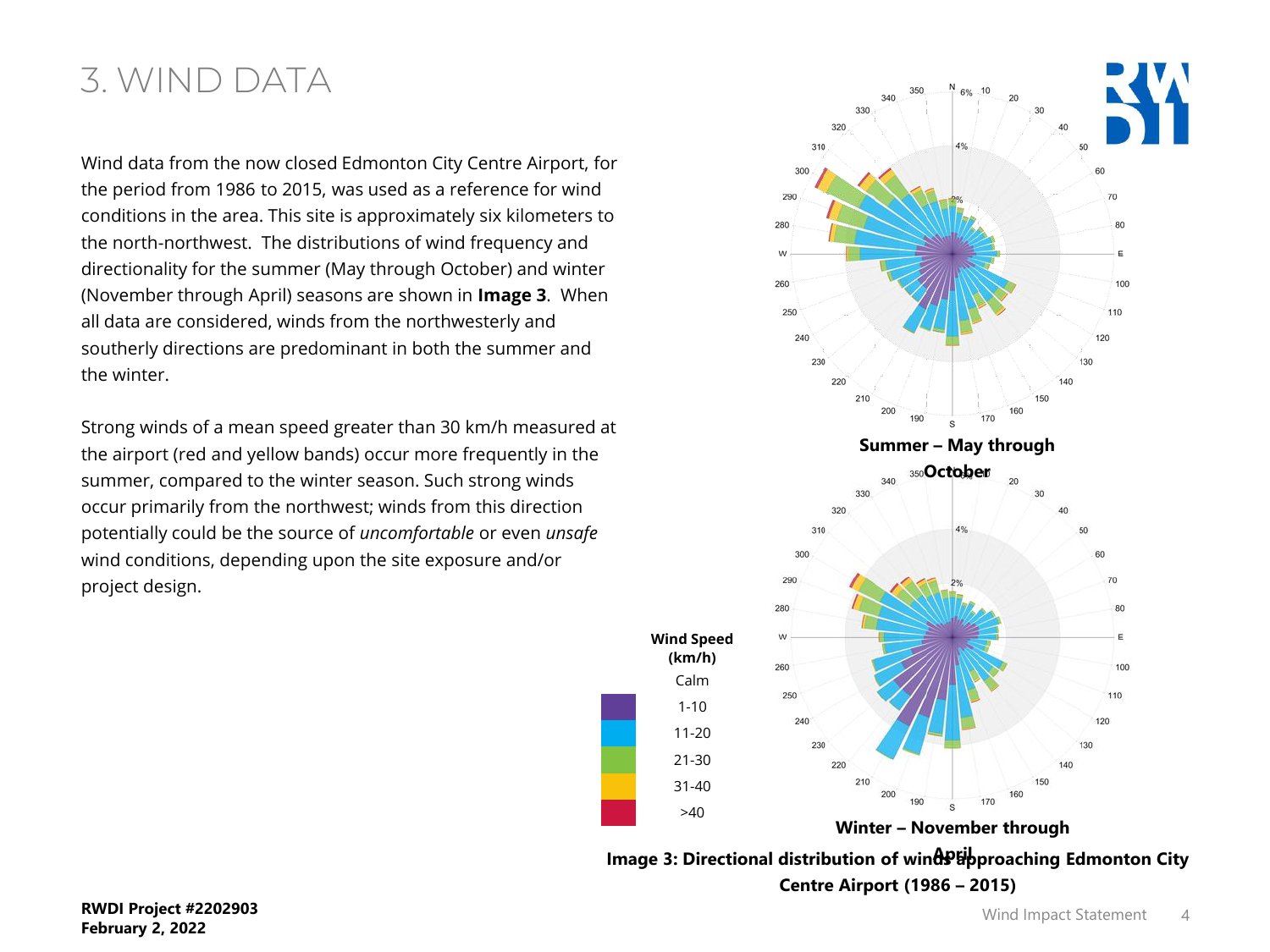## 4. CRITERIA

The RWDI pedestrian wind criteria are used in the current study. These criteria have been developed by RWDI through research and consulting practice since 1974. They have also been widely accepted by municipal authorities as well as by the building design and city planning community. The criteria are as follows:

### **Pedestrian Safety**

Pedestrian safety is associated with excessive gust wind speeds that can adversely affect a pedestrian's balance and footing. If strong winds that can affect a person's balance (**90 km/h**) occur more than 0.1% of the time or 9 hours per year, the wind conditions are considered severe.

### **Pedestrian Comfort**

Wind comfort can be categorized by typical pedestrian activities: **Sitting (≤ 10 km/h)**: Calm or light breezes desired for outdoor seating areas where one can read a paper without having it blown away.

**Standing (≤ 14 km/h)**: Gentle breezes suitable for main building entrances and bus stops.

**Strolling (≤ 17 km/h)**: Moderate winds that would be appropriate for window shopping and strolling along a downtown street, plaza or park.

**Walking (≤ 20 km/h)**: Relatively high speeds that can be tolerated if one's objective is to walk, run or cycle without lingering.

**Uncomfortable**: None of the comfort categories are met.

Wind conditions are considered suitable for *sitting, standing, strolling* or *walking* if the associate mean wind speeds are expected for at least four out of five days (80% of the time). Wind control measures are typically required at locations where winds are rated as *uncomfortable* or *unsafe* or are considered inappropriate for the intended pedestrian use.

Note that these wind speeds are assessed at the pedestrian height (i.e., 1.5 m above grade or the concerned floor level), typically lower than those recorded in the airport (10 m height and open terrain).

These criteria for wind forces represent average wind tolerance. They are sometimes subjective and regional differences in wind climate and thermal conditions as well as variations in age, health, clothing, etc. can also affect perception of the wind climate.

For the current development, wind speeds comfortable for *walking* or *strolling* are appropriate for sidewalks; lower wind speeds comfortable for *standing* are required for building entrances, where pedestrians may linger; and low wind speeds comfortable for *sitting* are desired for any outdoor passive use areas (e.g., dining).

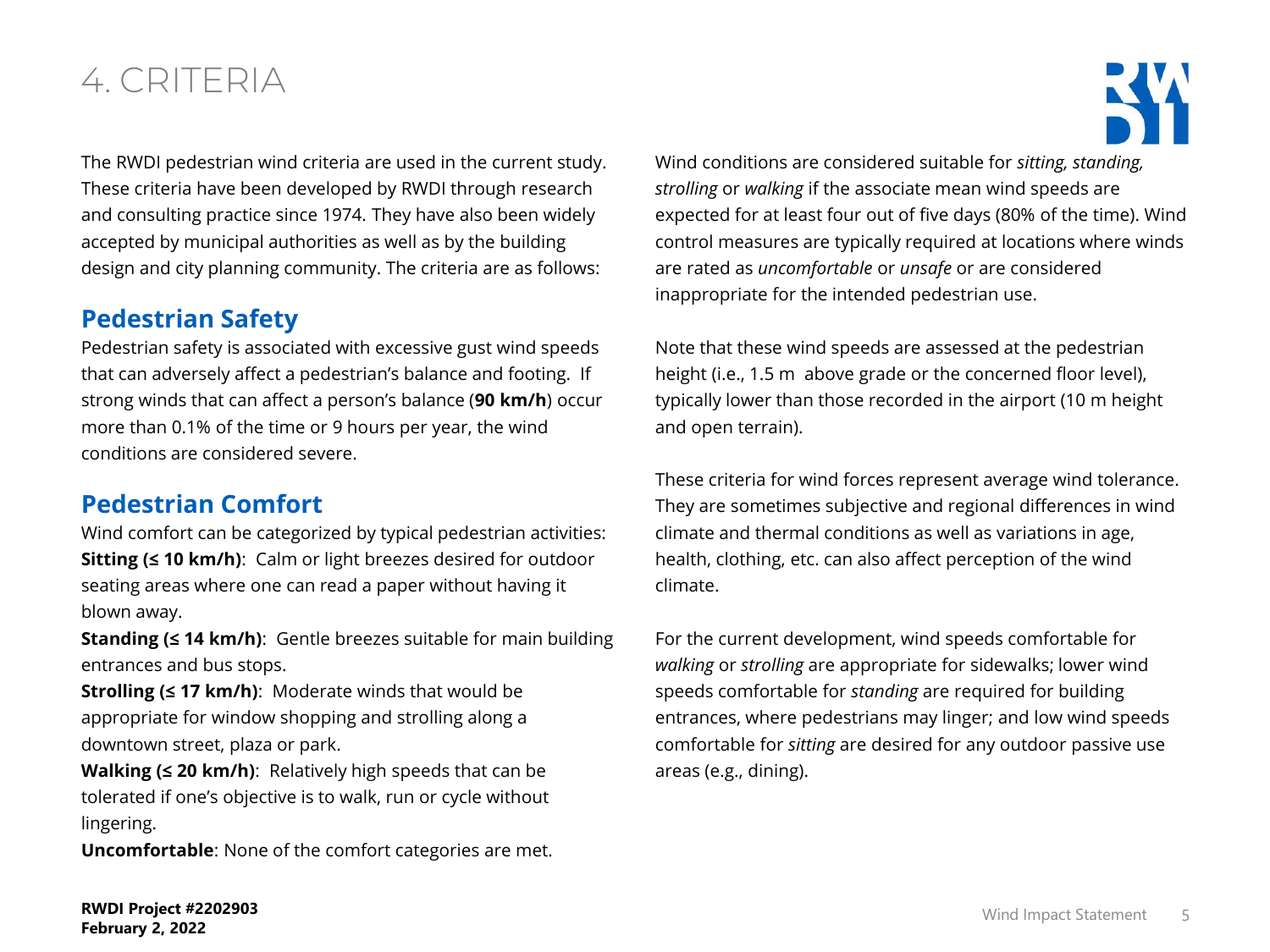

### **5.1 Wind Flow Around Buildings**

In our discussion of wind conditions on and around the proposed Project, reference may be made to the following generalized wind flows (see **Image 4a**). If these building / wind combinations occur for prevailing winds, there is a greater potential for increased wind activity and *uncomfortable* conditions.



#### **Downwashing**

*Tall buildings tend to intercept the stronger winds at higher elevations and redirect them to the ground level. This is often the main cause for wind accelerations around large buildings at the pedestrian level.*

### **Corner Acceleration**

W*inds approach at an oblique angle to a tall façade and are deflected down causing a localized increase in the wind activity or corner acceleration around the exposed building corner(s) at pedestrian level.*



#### **Channeling**

*When two buildings are situated side by side, wind flow tends to accelerate through the space between the buildings due to channeling effect caused by the narrow gap.*

**Image 4a: Generalized Wind Flows** 

**RWDI Project #2202903 February 2, 2022**

Design details such as; setting back a tall building from the edges of a podium, deep canopies close to ground level, wind screens / tall trees with dense landscaping, etc. (**Image 4b**) can help reduce wind speeds. The choice and effectiveness of these measures would depend on the exposure and orientation of the site with respect to the prevailing wind directions and the size and massing of the proposed buildings.



**Image 4b: Examples of Common Wind Control Measures**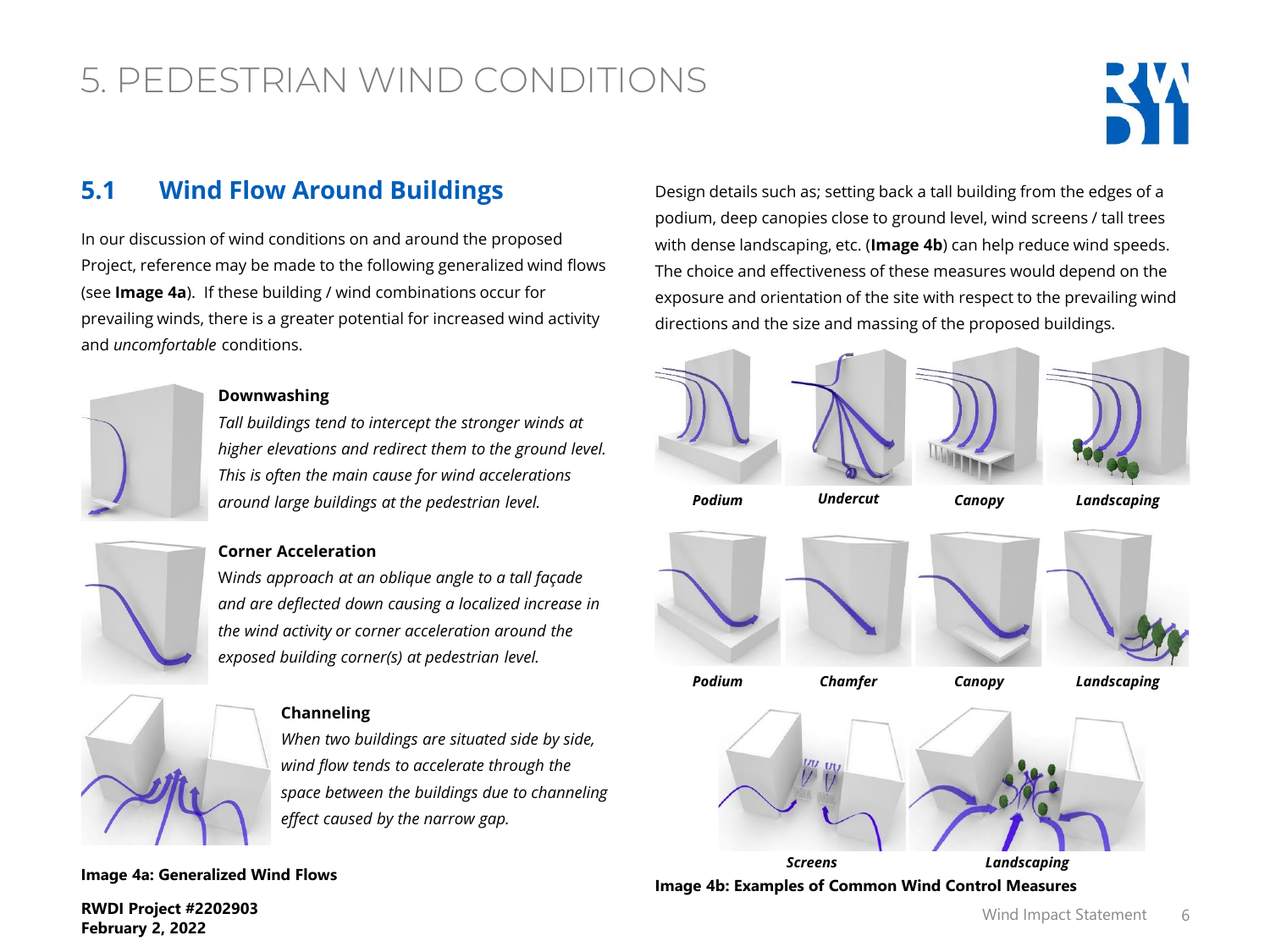### **5.2 Existing Site**

Wind conditions around the existing site are likely appropriate for pedestrian activities (i.e., comfortable for *sitting* or *standing*) in most areas on and around the current project site throughout the year. Wind conditions are also currently expected to meet the criterion used to assess pedestrian safety. The favourable wind conditions result from the low height of adjacent buildings.

### **5.3 Proposed Site**

The predicted wind comfort conditions for pedestrian areas of interest are shown in **Image 5**. Even though increases in local wind activity relative to existing conditions are predicted, the wind safety criterion will not be exceeded, nor do we expect any *uncomfortable* wind conditions at grade level.

#### **5.3.1 Sidewalks**

As shown in **Image 5**, all sidewalks adjacent to the proposed development are expected to have appropriate wind comfort conditions (i.e., suitable for *walking* or better).

#### **5.3.2 Residential Entrances**

This primary entrance to Building A is located off the linear courtyard on the east side of the building. This entrance is expected to have appropriate conditions (i.e., comfortable for *standing*) because the entrance is recessed into the façade. One of the two entrances to Building B is located on the opposite side of the courtyard and on the west side of Building B. This entrance will be exposed to northwesterly winds downwashing from the west building façade above (see **Image 4a**). This entrance would benefit from an overhead canopy. The other entrance to Building B is off 80 Avenue (on the north façade) and includes an overhead canopy making the expected conditions to be appropriate.

#### **5.3.3 Commercial Entrance**

The main commercial entrance is on the east side of Building B along 99 Street where conditions are expected to be appropriately comfortable for *standing* or better on an annual basis.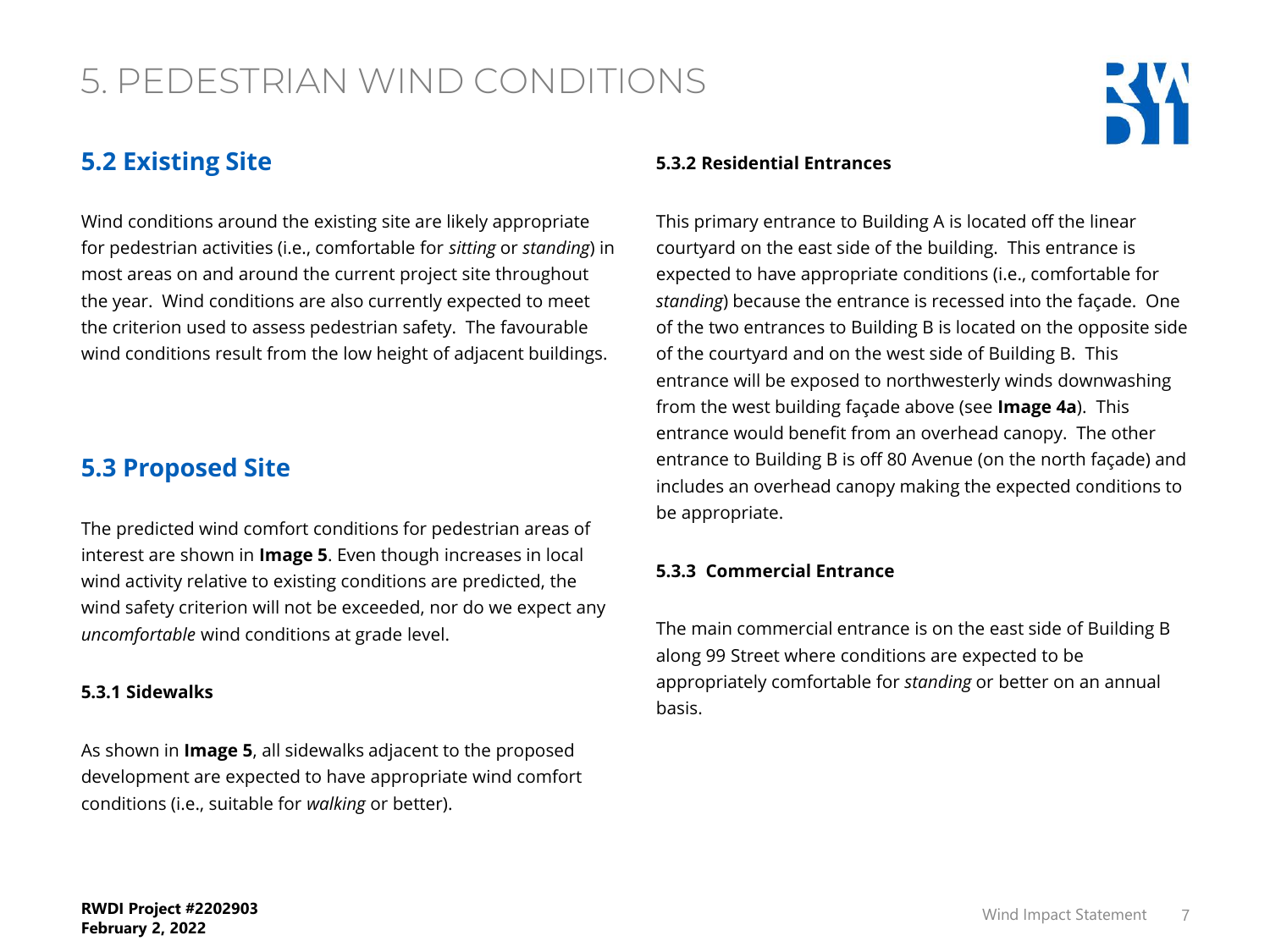



**Image 5: Predicted** *Annual* **Wind Comfort Conditions**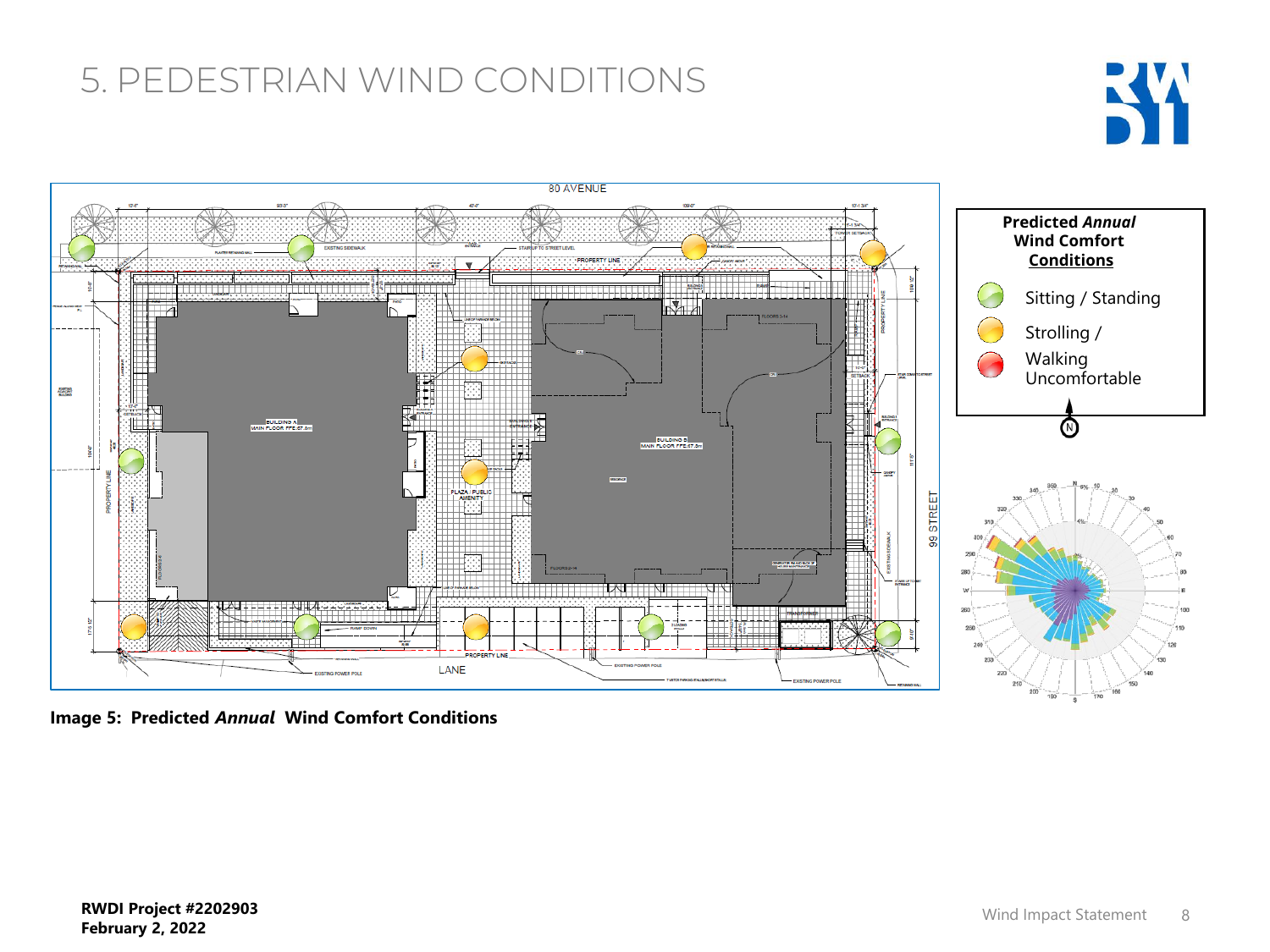#### **5.3.4 Courtyard**

The linear courtyard is situated at grade level between Buildings A and B. The orientation of the courtyard is such that prevailing northwesterly winds are expected to downwash from the west façade of Building B (as per the example in **Image 4a**), into the courtyard and then flow toward the south. In general, wind conditions in the courtyard are predicted to be comfortable for *strolling* which is less than desirable for passive activities (e.g., outdoor seating, dining, etc.). Any locations within the courtyard where passive activities are planned would benefit from localized wind protection in the form of overhead trellises / canopies on the west side (closer to the Building B façade) and vertical windscreens / landscaping to protect from the southerly flow expected throughout the courtyard (see **Image 6**). From these guidelines it should be noted that solid wind screens provide better protection for a shorter distance downwind while porous wind screens provide slightly less protection (but still likely acceptable) for a greater distance. Also note that porous wind screens will provide a similar benefit to that of landscaping. **Image 7** provides photos of some example installations.



**Image 6: Design guidelines for vertical wind screens (solid on left and porous right)**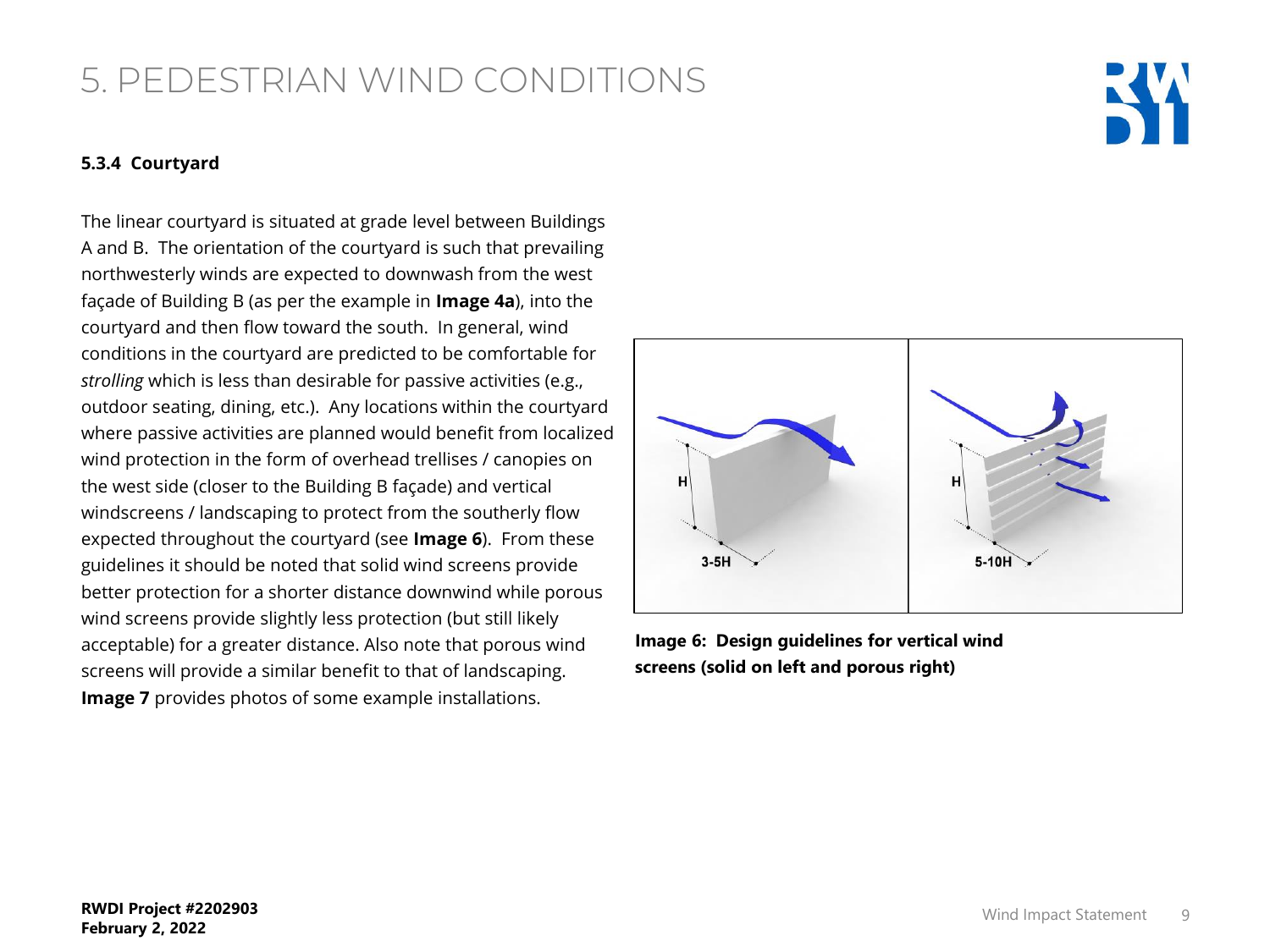# 6. EXAMPLES OF WIND CONTROL MEASURES





**Image 7: Examples of landscaping, wind screens, trellises and canopies for wind control**

**RWDI Project #2202903 February 2, 2022**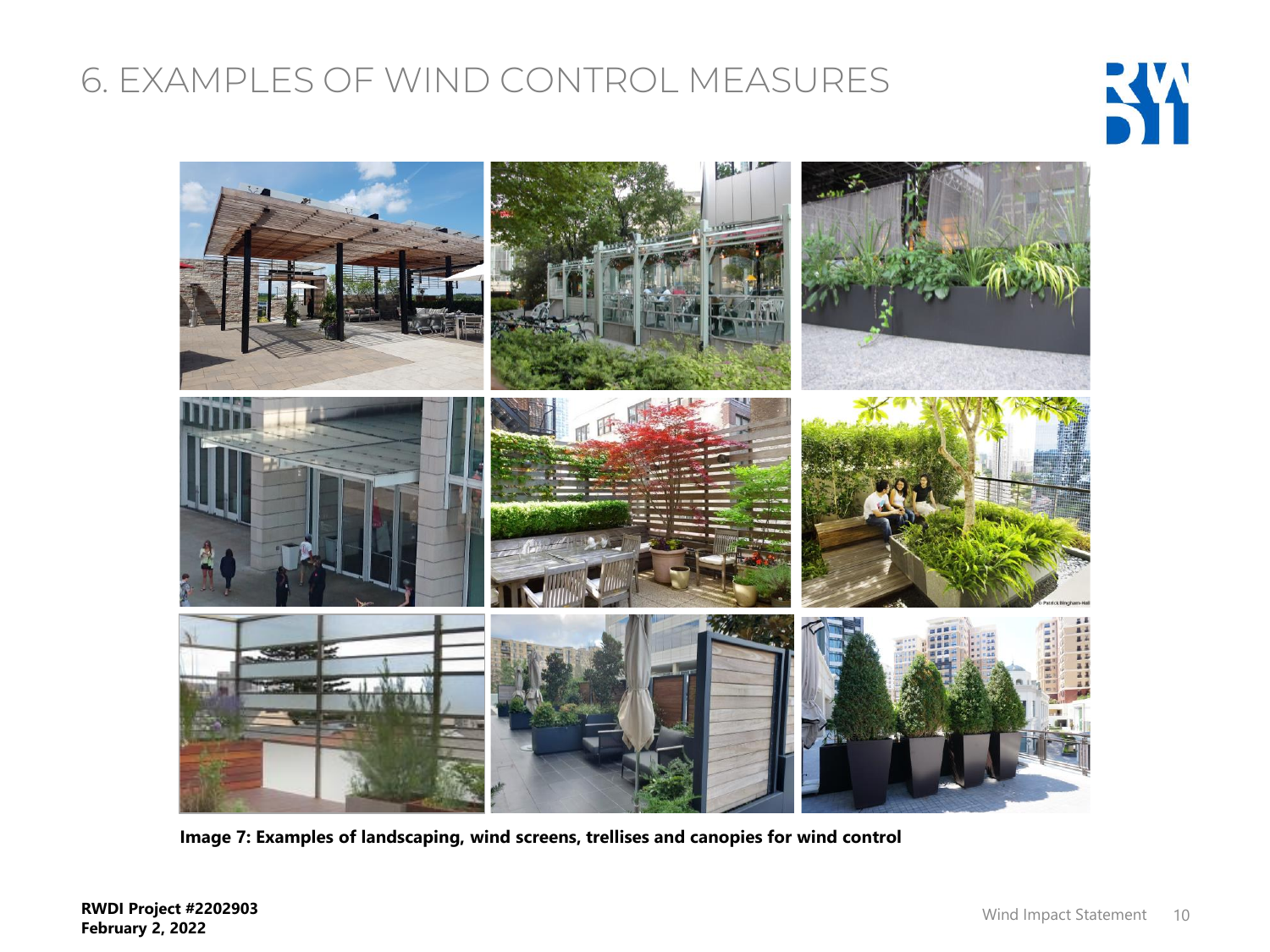### 7. SUMMARY

Given the local wind climate, wind conditions at most entrance locations and on all sidewalks are expected to be suitable for the intended use. Wind conditions on and around the development are expected to meet the wind safety criterion and no *uncomfortable* winds are expected.

The west residential entrance to Building B would benefit from the inclusion of an overhead canopy to protect from downwashing winds.

Any outdoor passive use areas within the linear courtyard would benefit from overhead protection at the base of Building B and vertical wind screens / landscaping to protect from the southerly flows expected in this area.

RWDI can be available to assist the design team while developing any wind control strategies. To quantify these conditions and/or refine any conceptual mitigation measures, physical scale model tests in a wind tunnel is the preferred approach.

КW